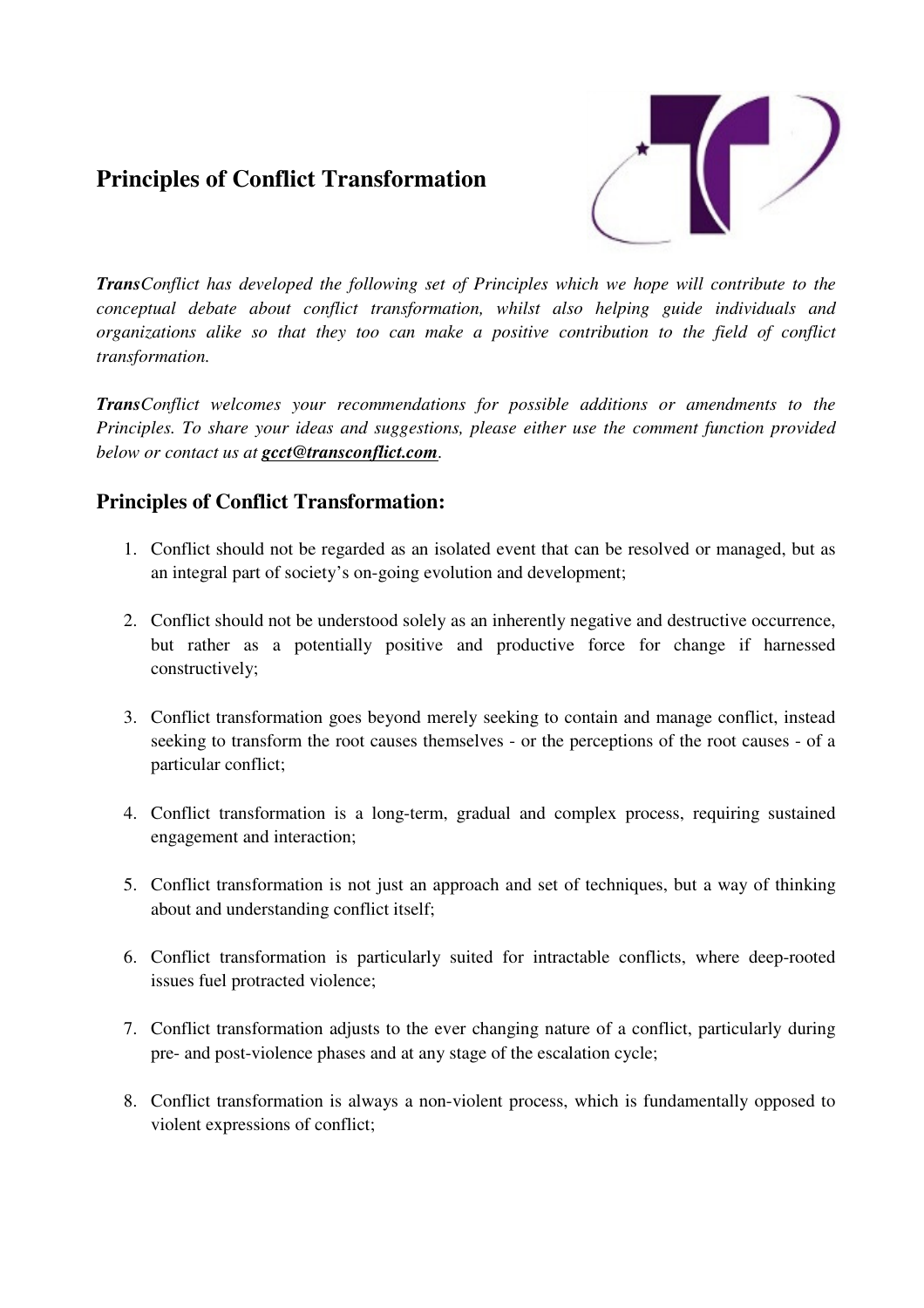- 9. Conflict transformation addresses a range of dimensions the micro-, meso- and macrolevels; local and global;
- 10. Conflict transformation is concerned with five specific types of transformation, focusing upon the structural, behavioural and attitudinal aspects of conflict:
	- a. *Actors* modifying actors' goals and their approach to pursuing these goals, including by strengthening understanding as to the causes and consequences of their respective actions;
	- b. *Contexts* challenging the meaning and perceptions of conflict itself, particularly the respective attitudes and understandings of specific actors towards one another;
	- c. *Issues* redefining the issues that are central to the prevailing conflict, and reformulating the position of key actors on those very issues;
	- d. *Rules* changing the norms and rules governing decision-making at all levels in order to ensure that conflicts are dealt with constructively through institutional channels;
	- e. *Structures* adjusting the prevailing structure of relationships, power distributions and socio-economic conditions that are embedded in and inform the conflict, thereby affecting the very fabric of interaction between previously incompatible actors, issues and goals.
- 11. For conflict transformation to occur, tensions between parties to the conflict must be overcome – first, by ensuring all actors recognize that their respective interests are not served by resorting to violence; and second, by seeking consensus on what should be transformed and how;
- 12. Conflict transformation stresses the human dimension by reminding parties of the compatible nature of their needs, instead of emphasizing their opposing interests, and by rejecting unilateral decisions and action, particularly those representing a victory for one of the parties to the conflict;
- 13. Conflict transformation does not resort to a predetermined set of approaches and actions, but respects and adapts to the particularities of a given setting;